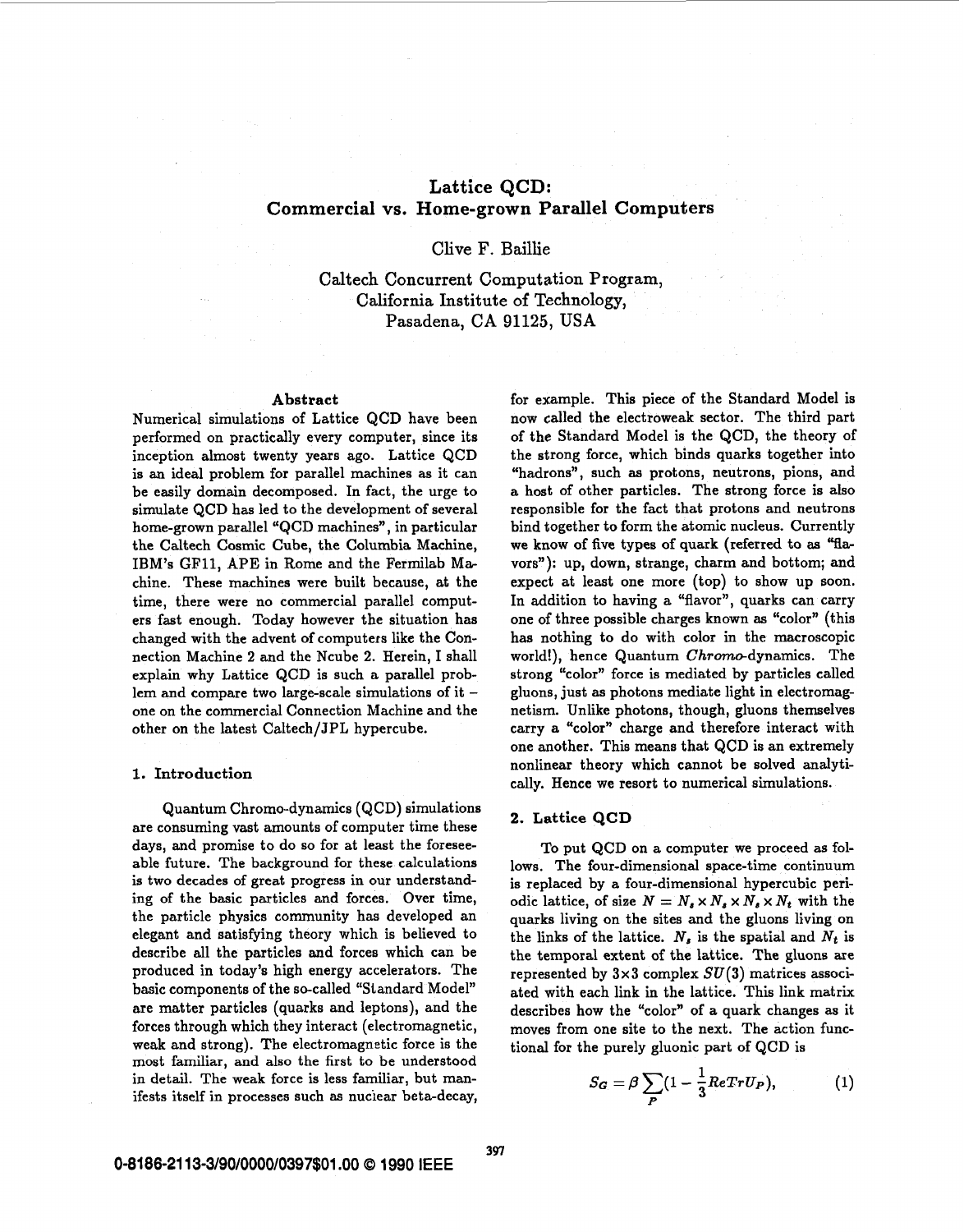where

$$
U_P = U_{i,\mu} U_{i+\mu,\nu} U_{i+\nu,\mu}^\dagger U_{i,\nu}^\dagger \tag{2}
$$

is the product of link matrices around an elementary square **or** plaquette on the lattice - see Figure 1. Essentially all of the time in QCD simulations of gluons only is spent multiplying these  $SU(3)$  matrices together. The code for this, shown in the Appendix, reveals that its main component **is** the  $a \times b + c$  kernel (which most supercomputers can do very efficiently). The partition function for full lattice QCD including quarks is

$$
Z = \int D\psi D\bar{\psi}DU \exp(-S_G - \bar{\psi}(\rlap{\,/}\psi + m)\psi), \quad (3)
$$

where  $\mathbf{D} + m$  is a large sparse matrix the size of the lattice squared. Unfortunately, since the quark variables  $\psi$  are anticommuting Grassmann numbers, there is no simple representation for them on the computer. Instead they must be integrated out, leaving a highly non-local fermion determinant:

$$
Z = \int DU \, \det(\not\!\!D + m) \exp(-S_G), \qquad (4)
$$

This is the basic integral one wants to evaluate numerically.

Note that the lattice is a mathematical construct used to solve the theory-at the end of the day, the lattice spacing *a* must be taken to zero to get back to the continuum limit. The lattice spacing itself does not show up explicitly in the partition function *Z* above. Instead the parameter  $\beta = 6/g^2$ , which plays the role of an inverse temperature, ends up controlling the lattice spacing  $a(\beta)$ . To take the continuum limit  $a \rightarrow 0$  of lattice QCD one tunes  $g \rightarrow 0$ , or  $\beta \rightarrow \infty$ . Typical values used in simulations these days range from  $\beta = 5.3$  to  $\beta = 6.0$ . This corresponds to  $a \approx .1$  Fermi =  $10^{-16}$  meter. Thus at current values of  $\beta$  **a** lattice with  $N_s = 20$  will correspond to a physical box about 2 Fermi on an edge, which is large enough to hold one proton without crushing it too much in the finite volume. Still the spacing  $a = 0$ .1 Fermi is not fine enough that we are close to the continuum limit. One can estimate that we still need to shrink the lattice spacing by something like a factor of **4,** leading to an increase of a factor **44** in the number of points in the lattice in order to keep the box the same physical volume.

The biggest stumbling block preventing a large increase in the number of lattice points is the presence of the determinant  $det(\mathbf{D} + m)$  in the partition function. Physically, this determinant arises from closed quark loops. The simplest way to proceed is to ignore these quark loops and work in the so-called "quenched" **or** "pure gauge" approximation. The quenched approximation assumes that the whole effect of quarks on gluons can be absorbed in a redefinition of the gluon interaction strength. **Op**erationally, one generates gluon field configurations using only the pure gauge part of the action, and then computes the observables of interest in those backgrounds. For some quantities this may be a reasonable approximation. It is certainly orders **of**  magnitude cheaper, and for this reason, most all simulations to date have been done using it. To investigate the fully realistic theory, though, one has to go beyond the quenched approximation and tackle the fermion determinant.

There have been many proposals for dealing with the determinant. The first algorithms tried to compute the change in the determinant when a single link variable was updated. This turned out to be prohibitively expensive. Today, the preferred approach is the so-called "Hybrid Monte Carlo" alp rithm [l] . The basic idea **is** to invent some dynamics **for** the variables in the system in order to evolve the whole system forward in (simulation) time and then do **a** Metropolis accept/reject for the entire evolution on the basis of the total energy change. The great advantage is that the whole system is updated at one fell swoop. The disadvantage is that if the dynamics is not correct then the acceptance will be very small. Fortunately (and this one of very few fortuitous happenings where fermions are concerned) good dynamics can be found: the Hybrid algorithm **[2]** . This is a neat combination of the deterministic microcanonical method **[3]** and the stochastic Langevin method **[4]** . which yields a quickly-evolving, ergodic algorithm for both gauge fields and fermions. The computational kernel of this algorithm is the repeated solution of systems of equations of the form

$$
(\not \!\! D + m)\phi = \eta,\tag{5}
$$

where  $\phi$  and  $\eta$  are vectors which live on the sites of the lattice. To solve these equations one typically uses conjugate gradient **or** one of its cousins, since the fermion matrix  $(\not{D} + m)$  is sparse. For more details, see *[5]* . Such iterative matrix algorithms have as their basic component the  $a \times b + c$  kernel, *so* again computers which do this efficiently will run QCD both with and without fermions well.

However one generates the gauge configurations *U,* using the quenched approximation **or** not, one then has to compute the observables of interest. For observables involving quarks one runs into expressions like  $\langle \psi(x)\psi(y)\rangle$  involving pairs of quark fields at different points. Again because of the Grassmann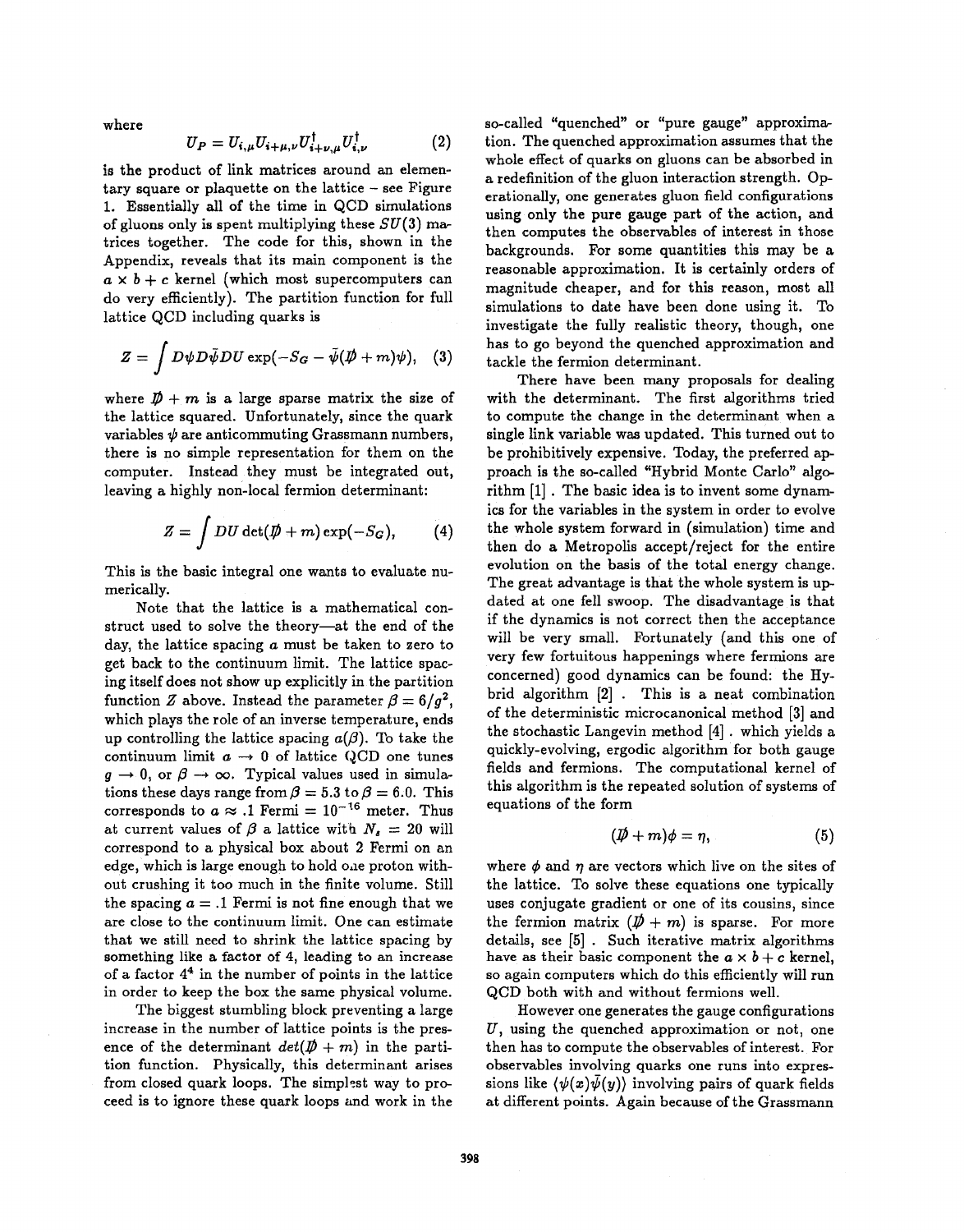nature of fermions fields, one has to express this quantity as

$$
\langle \psi(x)\bar{\psi}(y)\rangle = (\not{D} + m)^{-1}_{xy}.
$$
 (6)

And again one computes **as** many columns of the inverse **as** needed by solving systems equations like (5) above. For simulations of full QCD with quark loops, this phase of the calculation **is** a small overhead, while for quenched calculations it is the dominant part. So whether quenched **or** not, most **of**  the computer time is spent in applying conjugate gradient to solve large systems of linear equations.

#### **3. Home-grown** QCD **Machines**

Today the biggest resources of computer time for research are the conventional supercomputers at the NSF and DOE centers. The centers are continually expanding their support for lattice gauge theory, but it may not be long before they are overtaken by several dedicated efforts involving concurrent computers. It is a revealing fact that the development of most high performance parallel computers-the Caltech Cosmic Cube, the Columbia Machine, IBM's GF11, APE in Rome, the Fermilab Machine-was actually motivated by the desire to simulate lattice QCD.

Geoffrey Fox and Chuck Seitz at Caltech built the first hypercube computer, the Cosmic Cube **or**  Mark I, in 1983 [6] . It had 64 nodes, each of which was an Intel 8086/87 microprocessor with 128 KB of memory, giving a total of about 2 Mflops (measured for QCD). This was quickly upgraded to the Mark I1 hypercube with faster chips, twice the memory per node and twice the number of nodes in 1984 [7] . Now QCD is running at 600 Mflops sustained on the latest Caltech hypercube: the 128-node Mark IIIfp (built by JPL) [8] . Each node of the Mark IIIfp hypercube contains two Motorola 68020 microprocessors, one for communication and the other for calculation, with the latter supplemented by one 68881 coprocessor and a 32-bit Weitek floating point processor.

Norman Christ and Tony Terrano at Columbia built their first parallel computer for doing lattice QCD calculations in  $1984$  [9]. It had 16 nodes, each of which was an Intel 80286/87 microproces**sor** plus a TRW 22-bit floating point processor with 1 MB of memory, giving a total peak performance of 256 Mflops. This was improved in 1987 using Weitek rather than TRW chips **so** that 64 nodes give 1 Gflops peak [lo] . Very recently, Columbia have finished building their third machine: a 256-node 16 Gflops lattice QCD computer [ll] .

Don Weingarten at IBM has been building the GFll since 1984-it is expected he will start running in production in 1990 [12] . The GFll is an SIMD machine comprising 576 Weitek floating point processors, each performing at 20 Mflops to give the total 11 Gflops peak implied by the name.

The APE (Array Processor with Emulator) computer is basically a collection of 3081/E processors (which were developed by CERN and SLAC for use in high energy experimental physics) with Weitek floating point processors attached [13] . However, these floating point processors are attached in a special way-each node has four multipliers and four adders in order to optimize complex  $a \times b + c$  calculations, which form the major component of all lattice QCD programs. This means that each node has a peak performance of 64 Mflops. The first, small machine-Apetto-was completed in 1986 and had 4 nodes yielding a peak performance of 256 Mflops. Currently, they have a second generation of this with 1 Gflops peak from 16 nodes. By 1992, the APE collaboration hopes to have completed the 100 Gflops 4096-node "Apecento" [14] .

Not to be outdone, Fermilab is also using its high energy experimental physics emulators in constructing a lattice QCD machine for 1991 with 256 of them arranged as a  $2^5$  hypercube of crates, with 8 nodes communicating through a crossbar in each crate [15] . Altogether they expect to get *5* Gflops peak performance.

These performance figures are summarized in [Table 1.](#page-3-0) The "real" performances are the actual performances obtained on QCD codes; in [Figure 2](#page-7-0) we plot these as a function of the year the QCD machines started to produce physics results. The surprising fact is that the rate of increase is very close to exponential, yielding a factor of ten every two years! On the same plot we show **our** estimate of the computer power needed to redo this year's quenched calculations on a  $128<sup>4</sup>$  lattice. This estimate is also a function of time, due to algorithm improvements. Extrapolating both lines, we see the outlook for lattice QCD is rather bright. Reasonable results for the "harder" physical observables should be available within the quenched approximation in the mid-90's. With the same computer power we will be able to redo today's quenched calculations using dynamical fermions (but still on today's size of lattice). This will tell us how reliable the quenched approximation is. Finally, **results for** the full theory with dynamical fermions on a  $128<sup>4</sup>$  lattice should follow early in the next century (!), when computers are two **or** three orders of magnitude more powerful again.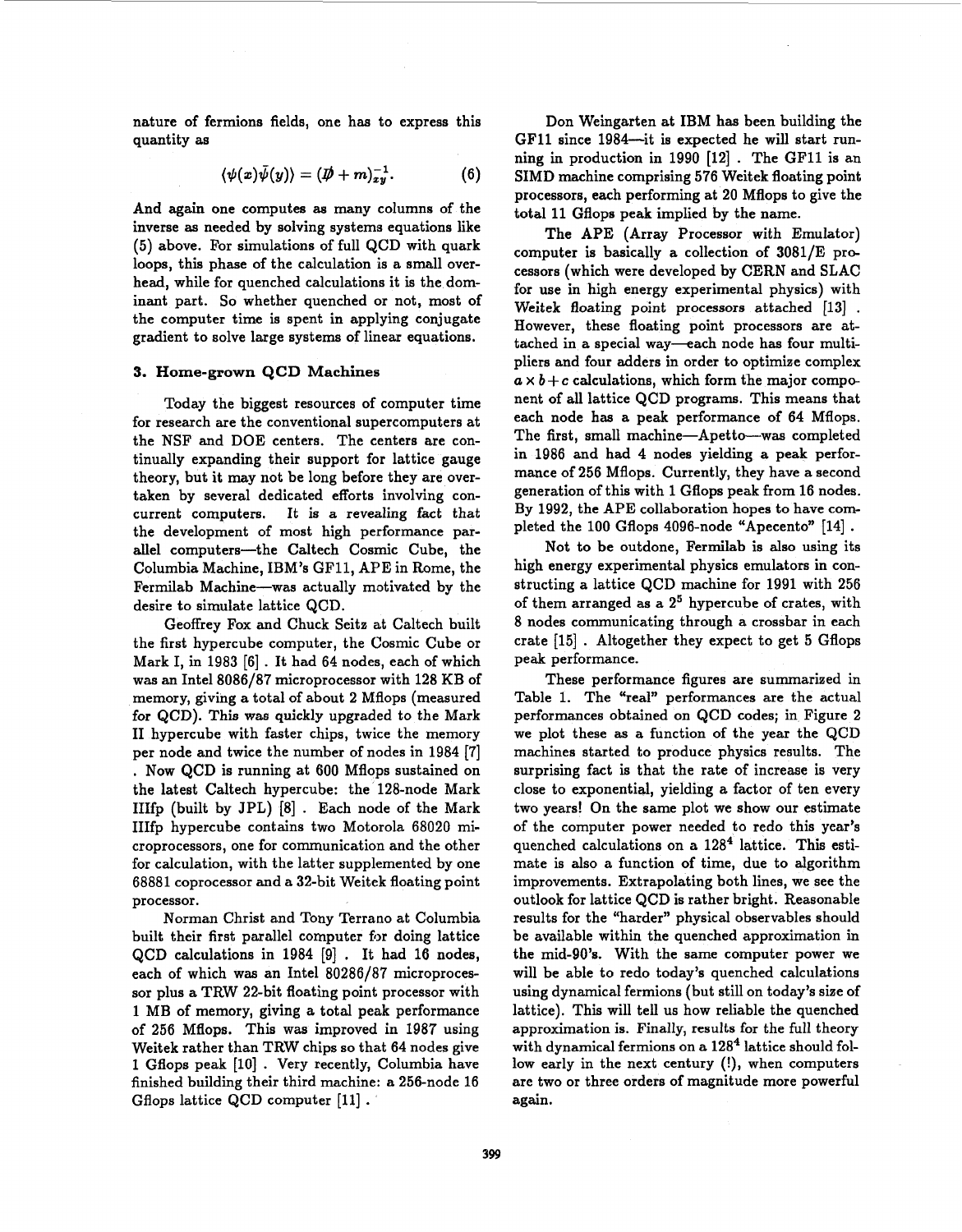| Computer         | $\operatorname{Year}$ | Peak          | Real             |
|------------------|-----------------------|---------------|------------------|
| Caltech I        | 1983                  | 3             | $\boldsymbol{2}$ |
| Caltech II       | 1984                  | 9             | 6                |
| Caltech III      | 1989                  | 2000          | 600              |
| Columbia I       | 1984                  | 256           | 20               |
| Columbia II      | 1987                  | 1000          | 200              |
| Columbia III     | 1990                  | 16000         | 6000             |
| IBM GF11         | 1990                  | 11000         | l10000*          |
| <b>APET</b>      | 1986                  | 256           | 20               |
| APE II           | 1988                  | 1000          | 200              |
| APE III          | 1992                  | 100000 20000* |                  |
| ${\rm Fermilab}$ | 1991                  | 5000          | 1200*            |

<span id="page-3-0"></span>Table 1 Peak and real performances in Mflops of "homebrew" QCD machines

\* All real times are measured except these predicted ones.

With this brief review in hand, we now turn to a comparison of QCD running on one home-grown computer - the Caltech/JPL Mark IIIfp hypercube - with the commercially available TMC Connection Machine 2.

#### **4. QCD on the Caltech/JPL Mark IIIfp**

Decomposing QCD onto a d-dimensional hypercube distributed memory computer (with *2d*  nodes) is particularly simple. One takes the  $N =$  $M2<sup>d</sup>$  lattice and splits it up into  $2<sup>d</sup>$  sublattices, each containing M sites, one of which **is** placed in each node. Due to the locality of the action, eq. (2), it is possible to assign the sublattices **so** that each node needs only to communicate with others to which it is directly connected in hardware. **As** a result of this fact the characteristic timescale of the communica tion,  $t_{comm}$ , is minimal and corresponds to roughly the time taken to transfer a single  $SU(3)$  matrix from one node to its neighbor. Conversely we can characterize the calculational part of the algorithm by a timescale,  $t_{calc}$ , which is roughly the time taken to multiply together two  $SU(3)$  matrices. For all hypercubes built *without* floating point accelerator chips  $t_{comm} \ll t_{calc}$  and hence QCD simulations are extremely "efficient", where efficiency is defined by the relation *<sup>m</sup>*

$$
\epsilon = \frac{T_1}{kT_k},\tag{7}
$$

where  $T_k$  is the time taken for  $k$  processors to perform the given calculation. Typically such calculations have efficiencies in the range  $\epsilon \geq .90$  which means they are ideally suited to this type of computation since doubling the number of processors approximately halves the total computational time required for solution. However, as we shall see, the picture changes dramatically when fast floating point chips are used; then  $t_{comm} \simeq t_{calc}$  and one must take some care in coding to obtain maximum performance.

QCD simulations have been done on all the Caltech hypercubes; the most recent being a high statistics, large lattice study of the string tension in pure gauge QCD on the Mark IIIfp [16] . For this the 128-node hypercube performs at 0.6 Gflops. As each node runs at 6 Mflops this corresponds to a speedup of 100, and hence an efficiency of 78%. These figures are **for** the most highly optimized code. The original version of the code written in C ran on the Motorola chips at 0.085 Mflops and on the Weitek chips at 1.3 Mflops. The communication time, which is roughly the same for both, is less than a 2% overhead for the former but nearly 30% for the latter. When the computationally intensive parts of the calculation are written in assembly code for the Weitek this overhead becomes almost 50%. This 0.9 msec of communication, shown in lines 2 and **3** in Table 2, is dominated by the hardware/software message startup overhead (latency), because for the Mark II-If the node to node communication time,  $t_{comm}$ , is given by

$$
t_{comm}\simeq (150+2*W) \quad \mu \text{sec},
$$

where *W* is the number of words transmitted. To speed up the communication we update all even **(or**  odd) links (8 in our case) in each node, allowing **us**  to transfer 8 matrix products at a time, instead of just sending one in each message. This reduces the 0.9 msec by **a** factor of

$$
\frac{8*(150+18*2)}{150+8*18*2} = 3.4
$$

to 0.26 msec. On all hypercubes with fast floating point chips - and on most hypercubes without for less computationally intensive codes - such vectorization of communication is often important. In Figure 3, the speedups for many different total lattice sizes are shown. For the largest lattice size, the speedup is 100 on the 128-node. The speedup is almost linear in number of nodes. As the total lattice volume increases, the speedup increases, because the ratio of calculation/communication increases. For more information on this performance analysis, see [17] .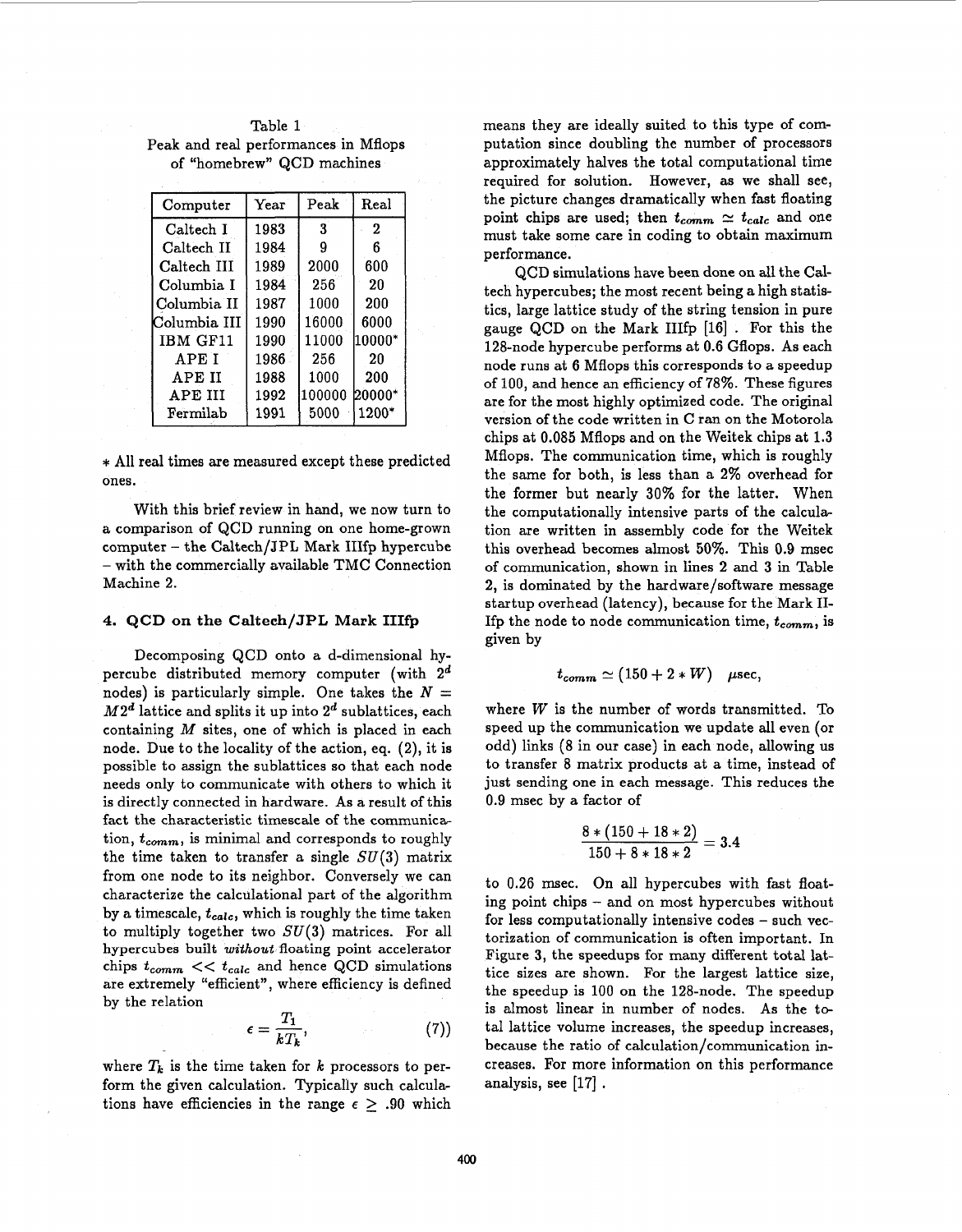#### **5. QCD on the TMC Connection Machine 2**

The Connection Machine is also very well suited for large-scale simulations of QCD. The CM-2 is a distributed-memory, Single-Instruction Multiple-Data (SIMD) massively-parallel processor comprising up to  $65536$   $(64K)$  processors  $[18]$ . Each processor consists of an arithmetic-logic unit (ALU), 8 **or** 32 Kbytes of random-access memory (RAM) and a router interface to perform communications among the processors. There are sixteen processors and a router per custom VLSI chip, with the chips being interconnected as a twelve-dimensional hypercube. Communications among processors within a chip work essentially like a cross-bar interconnect. The router can do general communications but we require only local ones for QCD **so** we use the fast nearest-neighbor communication software called NEWS. The processors deal with one bit at a time, therefore the ALU can compute any two boolean functions as output from three inputs, and all data paths are 1-bit wide. In the current version of the Connection Machine (the CM-2) groups of 32 processors (two chips) share a 32-bit **(or** 64bit) Weitek floating point chip, and **a** transposer chip which changes 32 bits stored bit-serially within 32 processors into 32 32-bit words for the Weitek, and vice versa.

The high-level languages on the CM, such as \*Lisp and CM-Fortran, compile into an assembly language called Paris (Parallel Instruction Set). Paris regards the 64K bit-serial processors as the fundamental units in the machine, and **so** well represents the global aspects of the hardware. However, floating point computations are not very efficient in the Paris model. This is because in Paris 32-bit floating point numbers are stored "field-wise", that is, successive bits of the word are stored at successive memory locations of each processors memory. However, 32 processors share one Weitek chip which deals with words stored "slice-wise", that is, stored across the processors, one bit in each. Therefore to do a floating point operation, Paris loads in the field-wise operands, transposes them slice-wise for the Weitek (using the transposer chip), does the operation and transposes the slice-wise result back to field-wise for memory storage. Moreover, every operation in Paris is an atomic process, that is, two operands are brought from memory and one result is stored back to memory **so** no use is made of the Weitek registers for intermediate results. Hence, to improve the performance **of** the Weiteks, a new assembly language called CMIS (CM Instruction Set) has been written, which models the local architec-

tural features much better. In fact, CMIS ignores the bit-serial processors and thinks of the machine in terms of the Weitek chips. Thus data can be stored slice-wise, eliminating all the transposing back and forth. CMIS allows effective use of the Weitek registers, creating a memory hierarchy, which combined with the internal buses of the Weiteks offers increased bandwidth for data motion.

Currently, the Connection Machine is the most powerful commercial QCD machine available: the "Los Alamos collaboration" is running full QCD at a sustained rate of almost 2 Gflops on **a** 64K CM-2 **[19]**  . **As** was the case for the Mark IIIfp hypercube, in order to obtain this performance one must resort to writing assembly code for the Weitek chips *and* for the communication. **Our** original code, written entirely in \*Lisp, achieved around 1 Gflops. As shown in Table 3, this code spends 34% doing communication. When we rewrote the most computationally intensive part in the assembly language CMIS, this rose to 54%. In order to obtain maximum performance we are now rewriting the communication part of **our** code to make use of "multi-wire NEWS" which will allow us to communicate in all **8** directions on the lattice simultaneously thereby reducing the communication time by a factor of 8 and speeding up the code by another factor of 2.

### **6. Conclusions**

It is interesting to note that when the various groups began building their "homebrew" QCD **m&**  chines it was clear that they would out-perform all commercial (traditional) supercomputers; however, now that commercial parallel supercomputers have come of age [20] the situation is not **so** obvious.

On the original versions of both commercial and home-grown parallel computers (without fast floating point chips) one could get good performance from one's favorite high-level language. Now, however, **as** most of these machines do have fast floating point hardware, one must resort to lover-level assembly programming to obtain maximum performance. Having done just that, we are running QCD at 0.6 Gflops on the Caltech/JPL Mark IIIfp hypercube and at 1.65 Gflops on the TMC Connection Machine 2.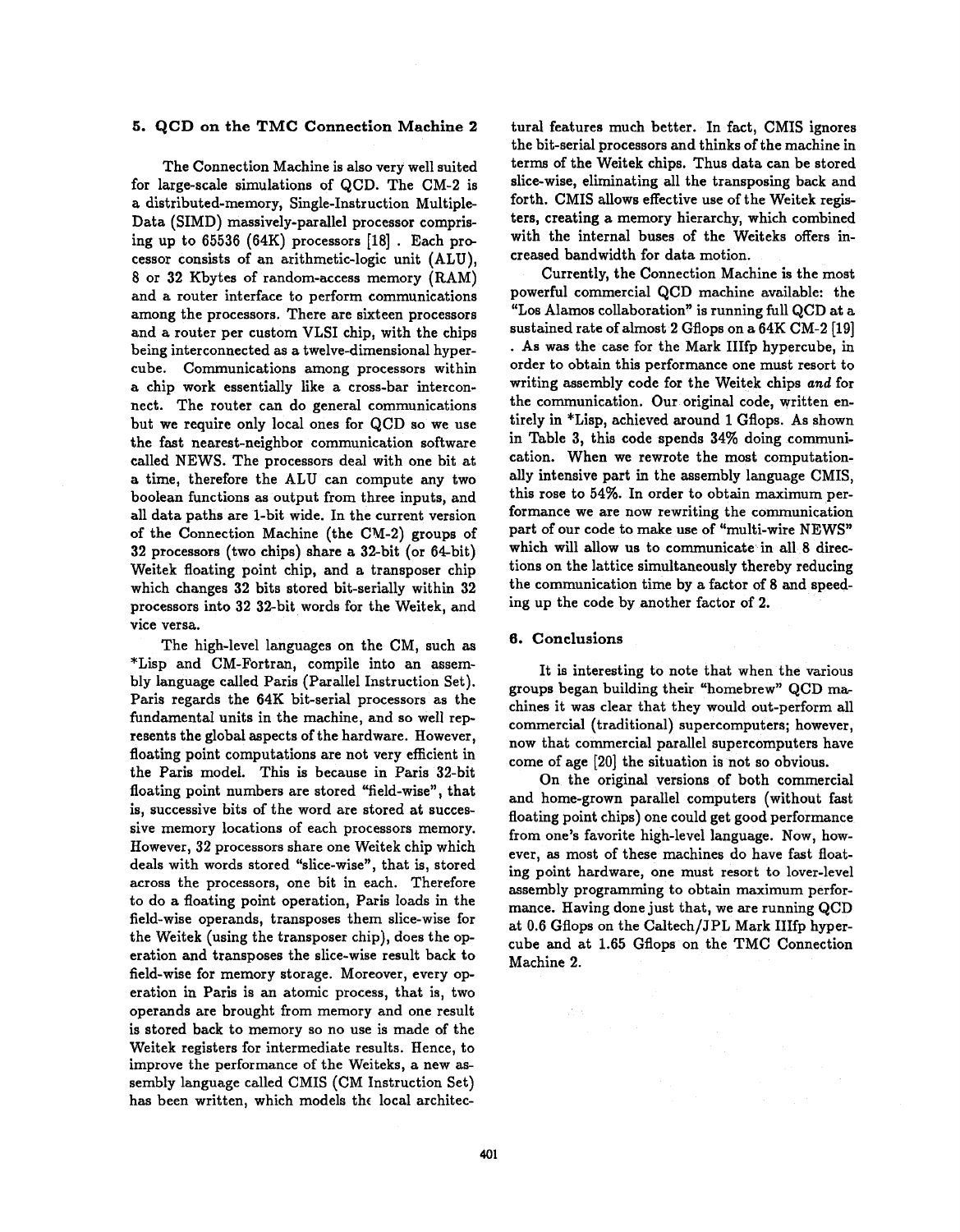## **References**

- [l] **S.** Duane, A.D. Kennedy, B.J. Pendleton and D. Roweth, Hybrid Monte Carlo, *Phys. Lett.*  B195, 216 (1987).
- [2] **S.** Duane, Stochastic Quantization versus the Microcanonical Ensemble: Getting the best of both worlds, *Nucl. Phys.* B257, 652 (1985).
- [3] **D.** Callaway and A. Rahman, Lattice Gauge Theory in the Microcanonical Ensemble, *Phys. Rev.* **D28,** 1506 (1983); J. Pobyni and H.W. Wyld, Microcanonical Simulation of Fermionic Systems, *Phys. Rev. Lett.* **51,** 2257 (1983).
- [4] G. Parisi and Y. Wu, Perturbation Theory without Gauge Fixing, *Sci. Sin.* 24,483 (1981); G.G. Batrouni, G.R. Katz, A.S. Kronfeld, G.P. Lepage, B. Svetitsky and K.G. Wilson, Langevin Simulations of Lattice Field Theories, *Phys. Rev.* **D32,** 2736 (1985).
- [5] R. Gupta, G.W. Kilcup and S.R. Sharpe, Tuning the Hybrid Monte Carlo Algorithm, *Phys. Rev.* **D38,** 1278 (1988).
- [6] C. L. Seitz, The Cosmic Cube, *Comm. of the ACM* **28,** 22 (1985).
- [7] J. Tuazon *et al*, The Caltech/JPL Mark II hypercube concurrent processor, In *IEEE 1985 Conference on Parallel Processing,* St. Charles, Illinois, August 1985.
- [8] J. C. Peterson *et al*, The Mark III hypercube ensemble concurrent computer, In *IEEE 1985 Conference on Parallel Processing, St. Charles,* Illinois, August 1985.
- [9] N. H. Christ and **A.** E. Terrano, A Very Fast Parallel Processor, *IEEE Trans. on Computers* **C-33,** 344 (1984).
- [lo] F. Butler, Status of the Columbia Parallel Processors, *Nucl. Phys.* **B (Proc. Suppl.) 9,** 557 (1989).
- [ll] N. H. Christ, Status of the Columbia 256 node Parallel Supercomputer, In *Proc. of the Int. Symp. Lattice 89,* Capri, September 1989, to appear in *Nucl. Phys.* **B (Droc. Suppl.)**  (1990).
- [12] J. Beetem, M. Denneau and D. Weingarten, The GF11 Supercomputer, In *IEEE Proc. of the 12th Annual Int. Symp. on Computer ATchitecture,* IEEE Computer Society, Washington D.C., 1985; D. Weingarten, Progress Report on the GF11 Project, In *Proc. of the Int. Symp. Lattice 89,* Capri, September 1989, to appear in *Nucl. Phys.* B **(Proc. Suppl.)**  (1990).
- [13] M. Albanese *et al,* The APE Computer: An Array Processor Optimized for Lattice Gauge

Theory Simulations, *Comp. Phys. Commun.*  45, 345 (1987).

- Physics, In *PTOC. of the Int. Symp. Lattice 89,* Capri, September 1989, to appear in *Nucl. Phys.* **B (Proc. Suppl.)** (1990). [14] **R.** Tripiccione, Machines for Theoretical
- [15] T. Nash *et al*, The Fermilab Advanced Computer Program Multi-Processor Project, In *Proc. Conf. Computing in High Energy Physics,* Amsterdam, June 1985 (North-Holland, Amsterdam, 1986); **M.** Fischler, Hardware and System Software Requirements for Algorithm Development, In *PTOC. of the Int. Symp. Lattice 89,* Capri, September 1989, to appear in *Nucl. Phys.* **B (Proc. Suppl.)** (1990).
- **[16]** H.-Q. Ding, C. F. Baillie and *G.* C. Fox, Calculation of the heavy quark potential at large separation on a hypercube parallel computer, to appear in Phys. Rev. D. (1990).
- 1171 H.-Q. Ding, The Mark IIIfp Hypercube: Performance of a QCD code, Caltech preprint C3P-799, submitted to *Comp. Phys. Commun.*  (1990).
- [18] **W. D.** Hillis, *The Connection Machine* (MIT Press, Cambridge, MA, 1985); Thinking Ma chines Corporation, *Connection Machine Model CM-2 Technical Summary,* TMC Technical Report **HA87-4,** Cambridge, MA, 1987.
- [19] C. F. Baillie, R. G. Brickner, R. Gupta and S. L. Johnsson, QCD with dynamical fermions on the Connection Machine, In *Proc. of Supercomputing 89,* Reno, Nevada (ACM Press, New York, 1989).
- [20] G. C. Fox, Parallel Computing Comes of Age: Supercomputer Level Parallel Computations at Caltech, *Concunency: Practice and Ezperience 1,* l(1989).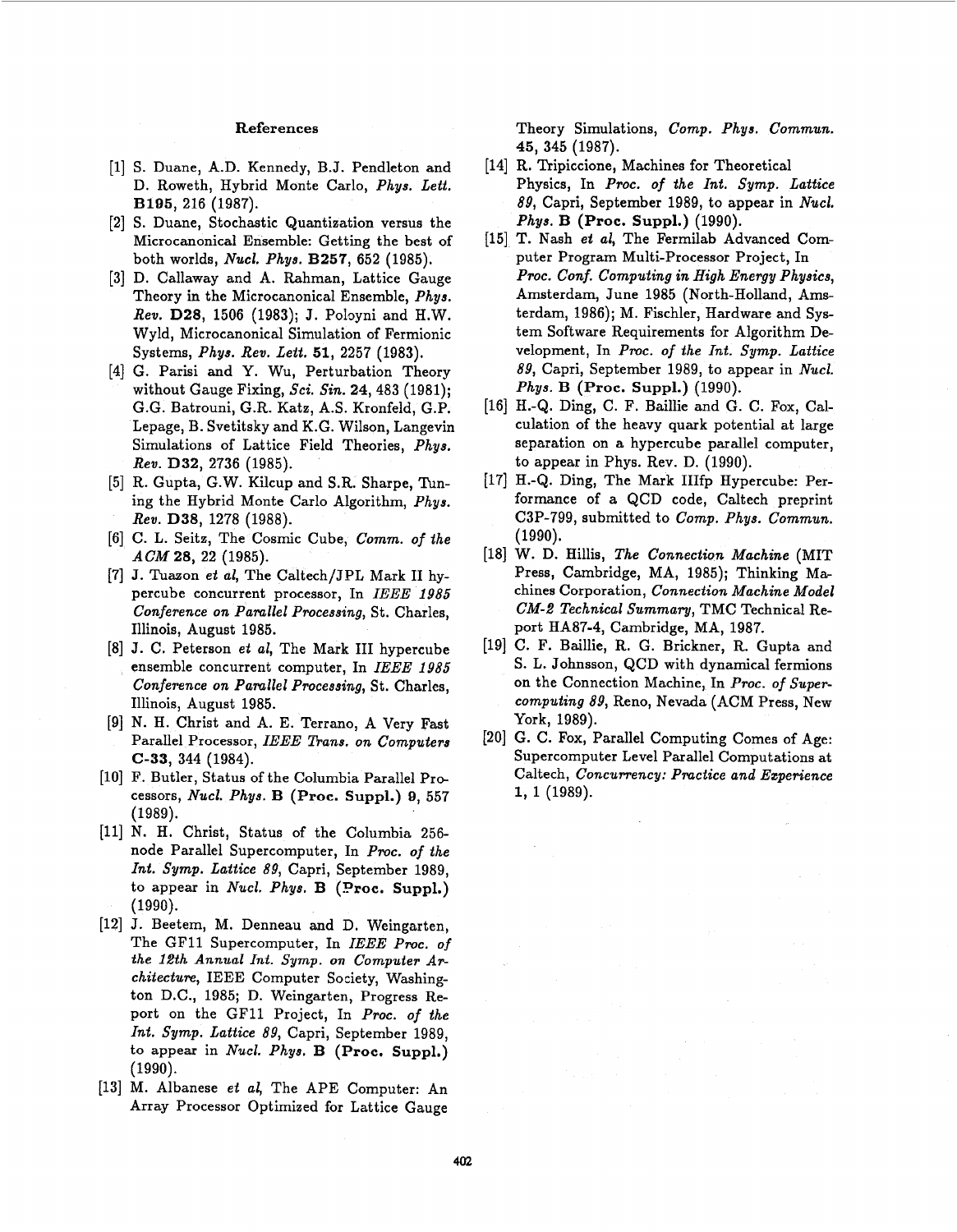| Programming level              | Calc. time | Comm. time | Total time | Mflops |
|--------------------------------|------------|------------|------------|--------|
| Motorola MC68020/68881 in C    | 52         | 0.86       | 53         | 0.085  |
| Weitek XL all in C             | 2.25       | 0.90       | 3.15       | 1.4    |
| Weitek XL parts in Assembly    | 0.94       | 0.90       | 1.84       | 2.4    |
| Weitek XL Assembly, vec. comm. | 0.94       | 0.26       | 1.20       | 3.8    |
| Weitek XL Assembly, no comm.   | 0.94       | 0.0        | 0.94       | 4.8    |

Table 2 Link update time (msec) on Mark IIIfp node for various levels of programming

Table 3 Fermion update time (sec) on 64K Connection Machine for various levels of programming

| Programming level   Calc. time |       | Comm. time | Total time | Mflops |
|--------------------------------|-------|------------|------------|--------|
| All in *Lisp                   | 8.7   | 4.5        | 13.2       | 900    |
| Inner loop in CMIS             | 3.3   | 3.9        | 7.2        | 1650   |
| Multi-wire CMIS <sup>t</sup>   | < 3.3 | 0.5        | < 3.8      | > 3100 |

<sup>t</sup> projected numbers



# Illustration of plaquette calculation

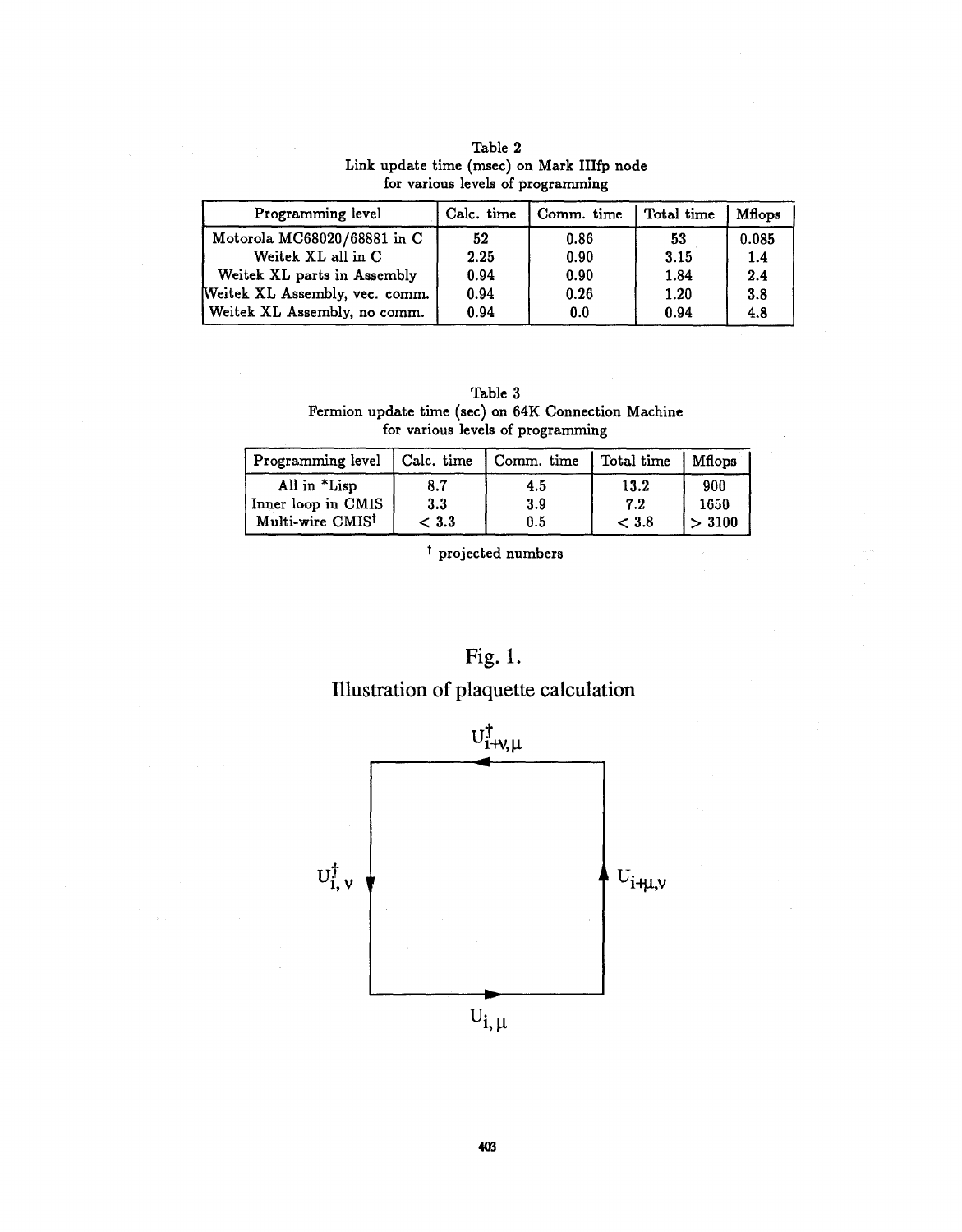<span id="page-7-0"></span>

Fig. 2. Computational power of QCD machines

**404**